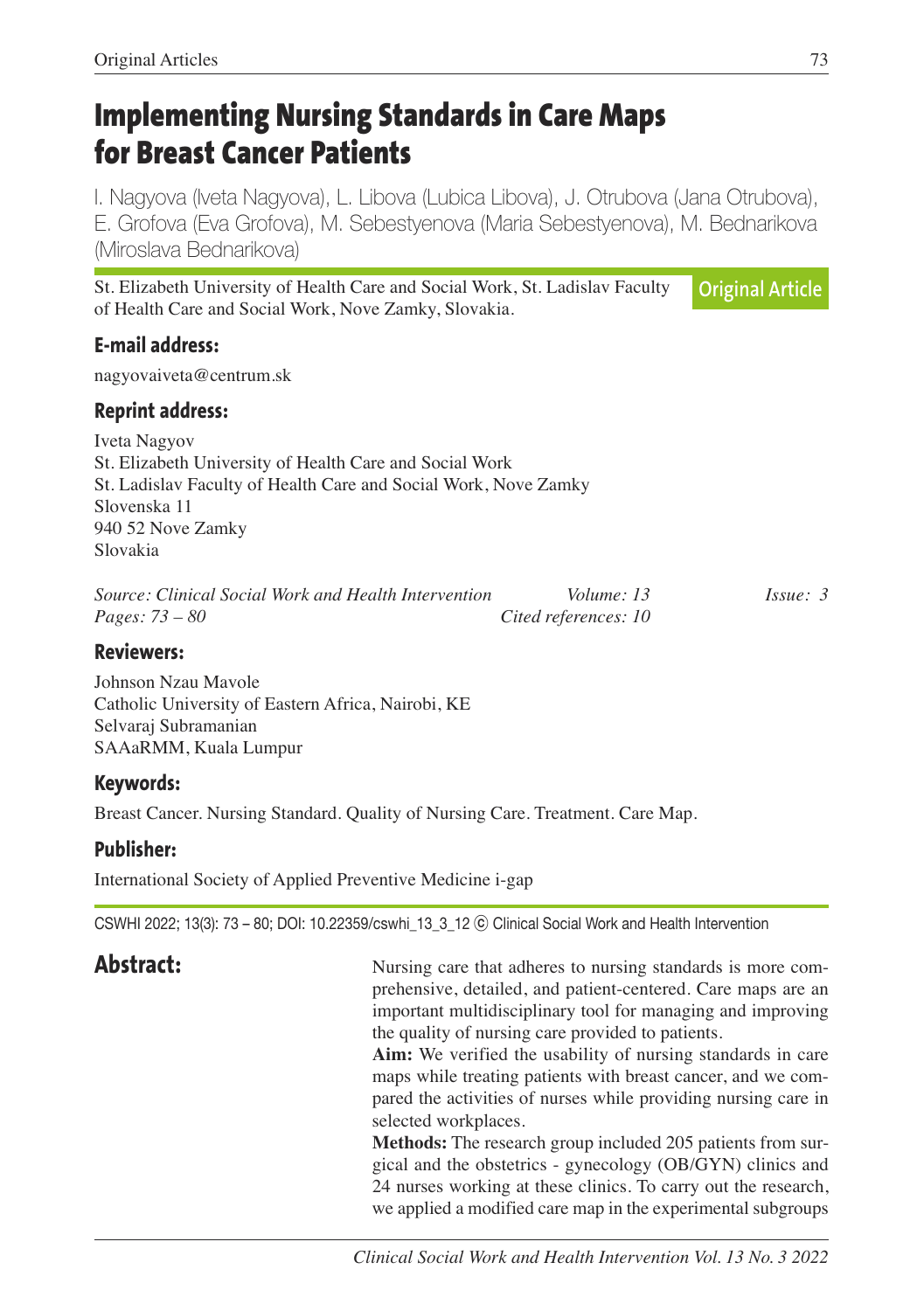to record nursing activities, and in the control subgroups the nurses used the standard nursing documentation of the selected workplace. Within the investigated quantitative variables, we presented their numerical characteristics, used a linear descriptive statistic (n) and relative position – the arithmetic mean (). Using multivariate fuzzy C-means cluster analysis, we compared the specific procedures performed within individual subgroups of patients. We used an interview to find out the views of nurses on the implementation of care maps in the nursing practice of patients with breast cancer.

 **Results:** In the experimental groups, nursing activities were recorded in a modified care map where we observed their higher number and differences in the documentation of nursing activities in comparison with the control groups. The opinions of nurses on the implementation of care maps in the treatment of patients with breast cancer in selected workplaces were mostly positive.

 **Conclusion:** Based on the research results, there is a need to deepen the theoretical knowledge of nurses about managed nursing care and care maps and to use nursing standards as tools to ensure that quality nursing care is provided.

# **Introduction**

Breast cancer is the most common cancer in the female population. Every year, 1,700 new cases occur in Slovakia. It is a disease with repercussions that not only affect the lives of every patient, but also create a significant societal problem due to the disease's high incidence in the population and high mortality rate (Konečný *et al*., 2005). Early and correct diagnosis is important for successful treatment.

At present, quality nursing care is gaining more and more prominence (Farkašová *et al.,* 2005). The nursing standard is one means of protecting the patient from mishandling (Dobiášová, 2003). Care maps are also one of the tools of managed care (Koňošová, 2005, Tomková *et al.,* 2008, Škrla, Škrlová, 2003, Mesárošová *et al*., 2007). They are developed for a specific diagnosis, procedure or treatment (Škrla, Škrlová, 2003). They are used in cases where the diagnosis is clear, the process of care provided is routine, but the variability of the care provided is a problem. Based on these principles, we focused on the use of nursing standards in care maps for patients with breast cancer.

### **Aim**

The aim of the study was to verify the usability of nursing standards in care maps in treating patients with breast cancer and to compare the activities of nurses in selected workplaces in providing nursing care. We assumed that there would be a higher number of documented independent nursing activities at selected workplaces in the care maps than in the documentation of patients without the use of care maps. We focused on identifying possible differences in the recorded activities of nurses in selected workplaces and examined the attitude of nurses to the introduction of care maps into nursing practice, with the assumption that there would be a more positive attitude if the documentation is less time consuming.

# **Sets and methods**

We carried out the research at the University Hospital in Nitra at the Department of Surgery and the Obstetrics - Gynecology (OB/GYN) clinics for 8 months. The research samples consisted of patients with a medical diagnosis of malignant breast tumor hospitalized at the surgical and OB/GYN clinics by deliberate selection, divided into experimental and control groups, and nurses working at the – surgical and OB/GYN clinics. A total of  $N = 205$  patients participated in the research, of which  $n1 = 106$  patients were from the surgical clinic and  $n2 = 99$  patients from the – OB/GYN clinic.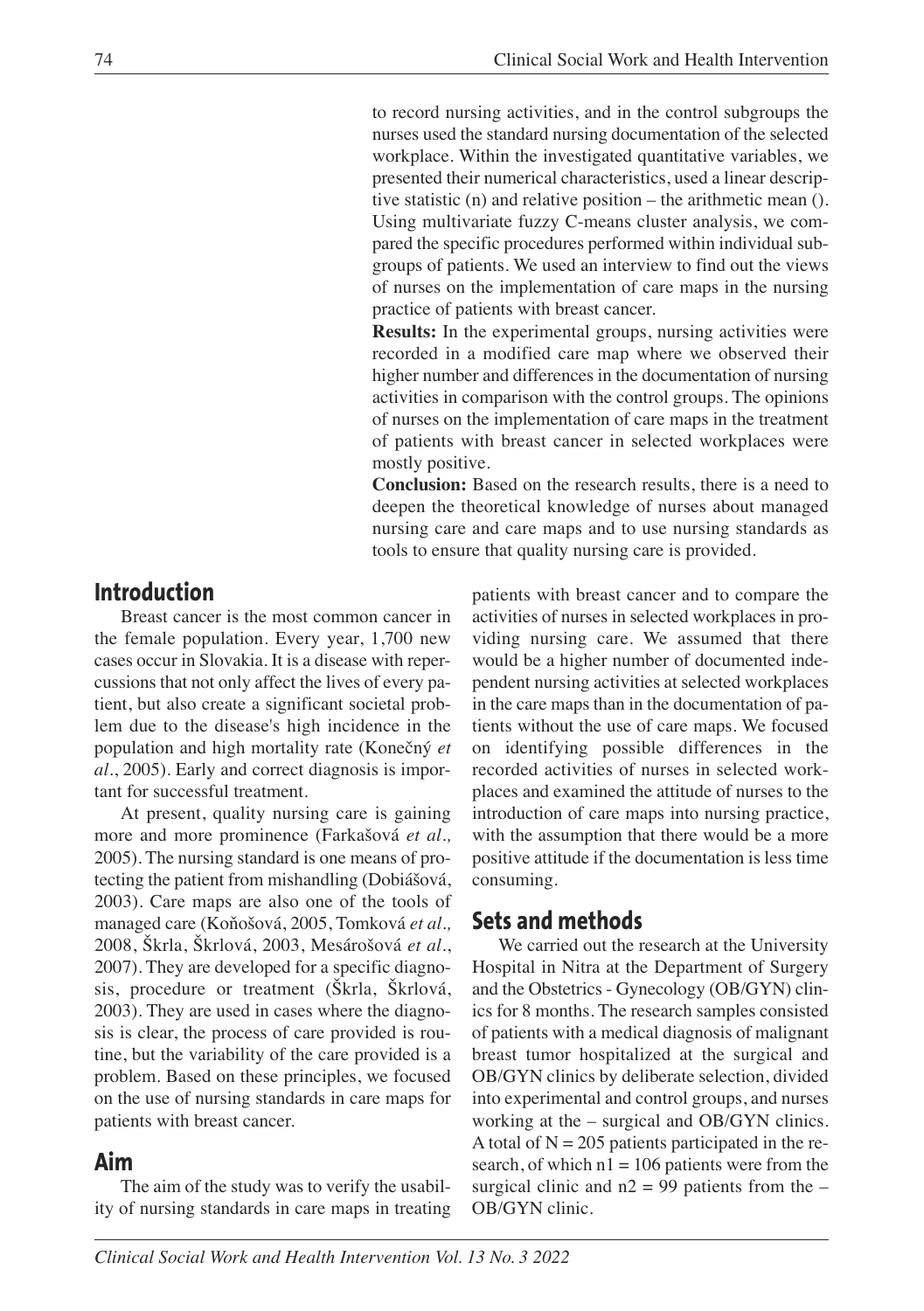#### **The research sample was divided into four subgroups:**

**1st subgroup** - patients from the surgical clinic included in the control group (hereafter SC) in the number of  $n = 48$  patients.  $2<sup>nd</sup>$  **subgroup** patients from the surgical clinic included in the experimental group (hereafter SE) in the number of  $n = 58$  patients.  $3<sup>rd</sup>$  **subgroup** - patients from the OB/GYN clinic included in the control group (hereafter GC) in the number of  $n = 48$  patients. **4th subgroup** - patients from the OB/GYN clinic included in the experimental group (hereafter GE) in the number of  $n = 51$  patients.

The second research set consisted of  $N = 24$ nurses (100%), of which  $n = 12 (50%)$  at the surgical clinic nurses, at the OB/GYN clinic  $n = 12$ (50%) nurses. In this study we present a statistical evaluation of the first 5 days of hospitalization (day before the surgery, day of surgery and the first 3 days after surgery). To collect empirical data, we used an experimental method to compare two groups of patients - experimental and control, content analysis - medical documentation to obtain data in the control and experimental group and a standardized individual interview - an interview to find out the views of nurses on the implementation of care maps in nursing practice in patients with breast carcinoma. Subsequently, in experimental subgroups, we applied a modified care map for recording nursing activities using nursing standards - created according to Mesárošová, 2007 (In: Vörösová et al., 2007). In the control subgroups, the nurses implemented routine nursing practice and used the nursing documentation of the selected workplace.

# **Results and discussion**

We present a statistical description of the investigated quantitative variables. We present their numerical characteristics; we use linear descriptive statistics (n) and relative positions - arithmetic mean  $\overline{(x)}$ . For comparison, we present the mean values  $\overline{(\overline{x})}$  per n = 1 patient in each subgroup during the first 5 days of hospitalization. The order of individual items is reported as higher  $>$  and lower < value from the number  $\frac{1}{x}$ per 1 patient of documented activities in the relevant subgroups (we state the order by days of hospitalization, subgroup,  $\overline{x}$ , comparison, sub- $\text{group}, \overline{x}$ ).

As another statistical method, we will use multivariate fuzzy C-means cluster analysis to compare individual performances within all patient subgroups. We add all types of procedures within one patient and also within the monitored group. Using multivariate fuzzy C-means cluster analysis, we compare groups of procedures within groups of patients. We work with 80% similarity. If patients are at least 80% alike, the analysis declares them to be similar and puts them in one group. If the similarity is less than 20%, they are included in another cluster. The field in the range of 21% - 79% similarity is the so - called "fuzzy", where patients tend to resemble one of the clusters, but do not belong exactly anywhere. Clusters are formed on the basis of similar activities within individual items over a period of 5 days of hospitalization. In accordance with the Decree of the Ministry of Health of the Slovak Republic #364/2005 and No. 470/2006, we identified independent nursing activities that are used in the treatment of patients with breast cancer and we implemented them in a modified care map. Within the individual items of the modified care map, we focused on the description of consultations, examinations/laboratory tests, medications, monitoring, nursing diagnoses, assessment scales, physical activity, education training, nursing standards: structure and maintenance of nursing documentation (hereafter #2), preoperative nursing care (#3), blood pressure measurement (#5), body temperature measurement (hereafter #6), pulse measurement (#7), patient admission (#21), venous blood collection for examination (#24), oral administration of drugs (#35), subcutaneous injection (hereafter #37), morning and evening hygiene (#15), lower limb bandaging (#19), aseptic wound dressing (#29), introduction of a permanent urinary catheter in a woman (#32), application of intramuscular injection (#36), infusion administration (#43), peripheral cannula care (# 50), postoperative nursing care (#4), application of drugs for external use (#38), patient discharge (#23), cleansing enema (#30).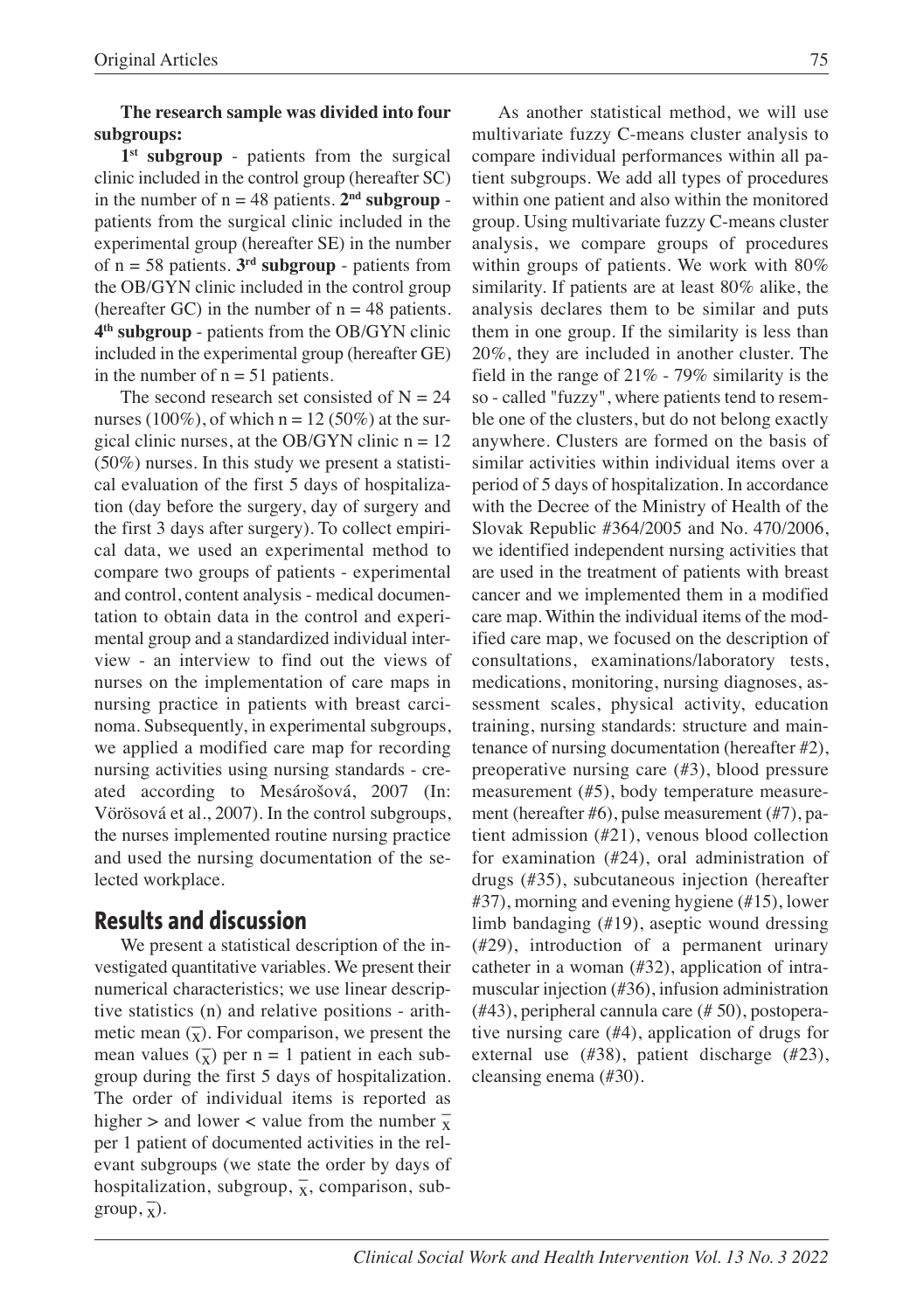| The average number of used nursing<br>standards in the subgroups |              |                |                |                |  |  |  |
|------------------------------------------------------------------|--------------|----------------|----------------|----------------|--|--|--|
| subgroups /                                                      | SC           | <b>SE</b>      | GC             | GE             |  |  |  |
| days of<br>hospitalization                                       | $\mathbf{x}$ | $\overline{x}$ | $\overline{x}$ | $\overline{x}$ |  |  |  |
| 1st day                                                          | 5.15         | 8.16           | 7.17           | 8.00           |  |  |  |
| 2nd day                                                          | 10.04        | 13.02          | 11.10          | 14.00          |  |  |  |
| 3rd day                                                          | 7.73         | 11.20          | 6.06           | 11.76          |  |  |  |
| 4th day                                                          | 3.82         | 6.71           | 3.73           | 6.69           |  |  |  |
| 5th day                                                          | 4.65         | 7.74           | 3.71           | 5.76           |  |  |  |

#### **Table 1** Comparison of average number of used nursing standards in subgroups n = 205

Statistical indicators from multivariate fuzzy C-means cluster analysis:

A patient belongs to  $1^{st}$ ,  $2^{nd}$ ,  $3^{rd}$ ,  $4^{th}$  or  $5^{th}$  cluster if their affiliation function of C1, C2  $\&$  C3 is in the range of 0.800–1.000. A patient is rather 2 fuzzy, unclear, if the affiliation function of C2 is more than 0.5000 and at the same time less than 0.8000 and other affiliation functions are less than 0.5000. Clusters are formed based on similar activities within five days of hospitalization.

### **Table 1** Nursing standards - inclusion of patients in clusters n = 205

| Sub-<br>group | 1st<br>clusterC<br>$= 0.9876$ |       | 2nd<br>clusterC<br>$= 0.8979$ |       | 3rd<br>clusterC<br>$= 0.9999$ |       | 4th<br>clusterC<br>$= 0.8845$ |       | 5th<br>clusterC<br>$= 0.9915$ |             | rather 2nd<br>cluster C <sub>2</sub><br>$= 0.7674$ |      | n   | %     |
|---------------|-------------------------------|-------|-------------------------------|-------|-------------------------------|-------|-------------------------------|-------|-------------------------------|-------------|----------------------------------------------------|------|-----|-------|
|               | n                             | %     | n                             | %     | n                             | %     | n                             | %     | n                             | %           | n                                                  | %    |     |       |
| <b>SC</b>     | $\mathbf{1}$                  | 0.49  | 7                             | 3.41  | 6                             | 2.93  | 18                            | 8.78  | 16                            | 7.80        | $\mathbf 0$                                        | 0.00 | 48  | 23.41 |
| <b>SE</b>     | 13                            | 6.34  | 9                             | 4.39  | 20                            | 9.76  | 8                             | 3.90  | 5                             | 2.44        | 3                                                  | 1.46 | 58  | 28.29 |
| GC            | $\overline{2}$                | 0.98  | 7                             | 3.41  | 19                            | 9.27  | $\overline{4}$                | 1.95  | 16                            | 7.80        | $\mathbf 0$                                        | 0.00 | 48  | 23.41 |
| <b>GE</b>     | 5                             | 2.44  | 15                            | 7.32  | 17                            | 8.29  | 3                             | 1.46  | 7                             | 3.41        | 4                                                  | 1.95 | 51  | 24.87 |
| total         | 21                            | 10.25 | 38                            | 18.53 | 62                            | 30.25 | 33                            | 16.09 | 44                            | $21.45$   7 |                                                    | 3.41 | 205 | 100   |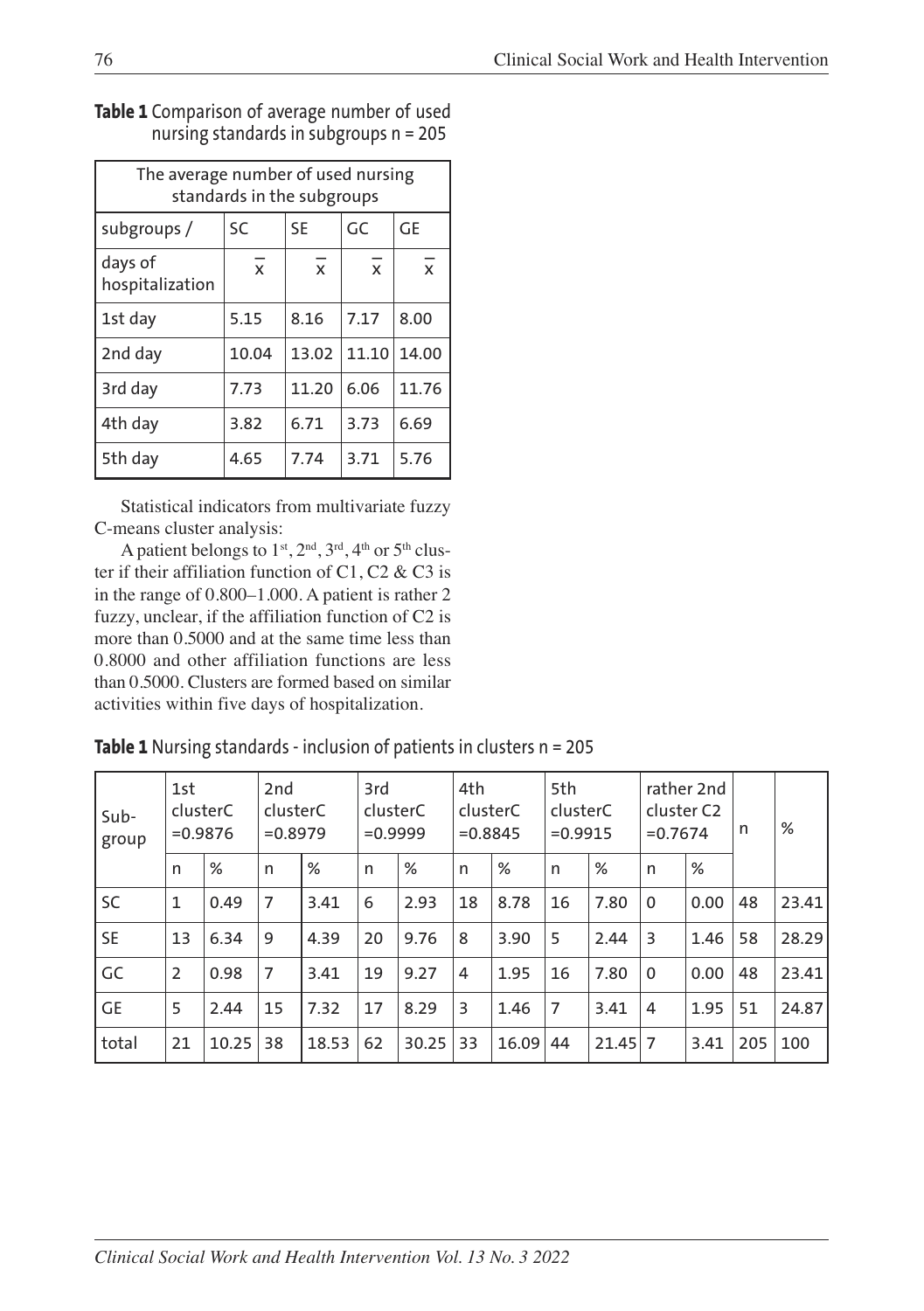

**Graph 1** Nursing standards - inclusion of patients in clusters

Significant findings in the percentage of patients in the clusters: SC – 8.78% patients in the  $4<sup>th</sup> cluster > vs. 0.00\% patients rather in the$  $2<sup>nd</sup> cluster. SE - 9.76\% patients in the 3<sup>rd</sup> cluster.$  $>$  vs. 1.46% patients rather in the 2<sup>nd</sup> cluster. GC  $-9.27\%$  patients in the 3<sup>rd</sup> cluster > vs. 0.00% patients rather in the  $2<sup>nd</sup>$  cluster. GE – 8.29% patients in the  $3<sup>rd</sup>$  cluster > vs. 1.46% patients rather in the  $4<sup>th</sup>$  cluster.

cluster 1st cluster  $n = 21$ 2nd cluster  $n = 38$ 3rd cluster  $n = 62$ 4th cluster  $n = 33$ 5th cluster  $n = 44$ day x  $\overline{\mathbf{x}}$   $\overline{\mathbf{x}}$  $\overline{\mathbf{x}}$   $\overline{\mathbf{x}}$  $\frac{1}{x}$   $\frac{1}{x}$  $\overline{x}$   $\overline{x}$   $\overline{x}$  $\mathbf{x}$ 1st day | 8.16 | 8.00 | 8.89 | 7.05 | 7.00 2nd day | 12.63 | 13.76 | 13.57 | 14.21 | 11.46 3rd day | 9.74 | 10.12 | 11.80 | 13.98 | 9.87 4th day 5.13 10.42 10.82 9.32 6.17 5th day 6.22 5.14 9.04 9.44 6.00 total 41.88 47.44 54.12 54.00 40.50

**Table 2** Average number of nursing standards implemented on each day of hospitalization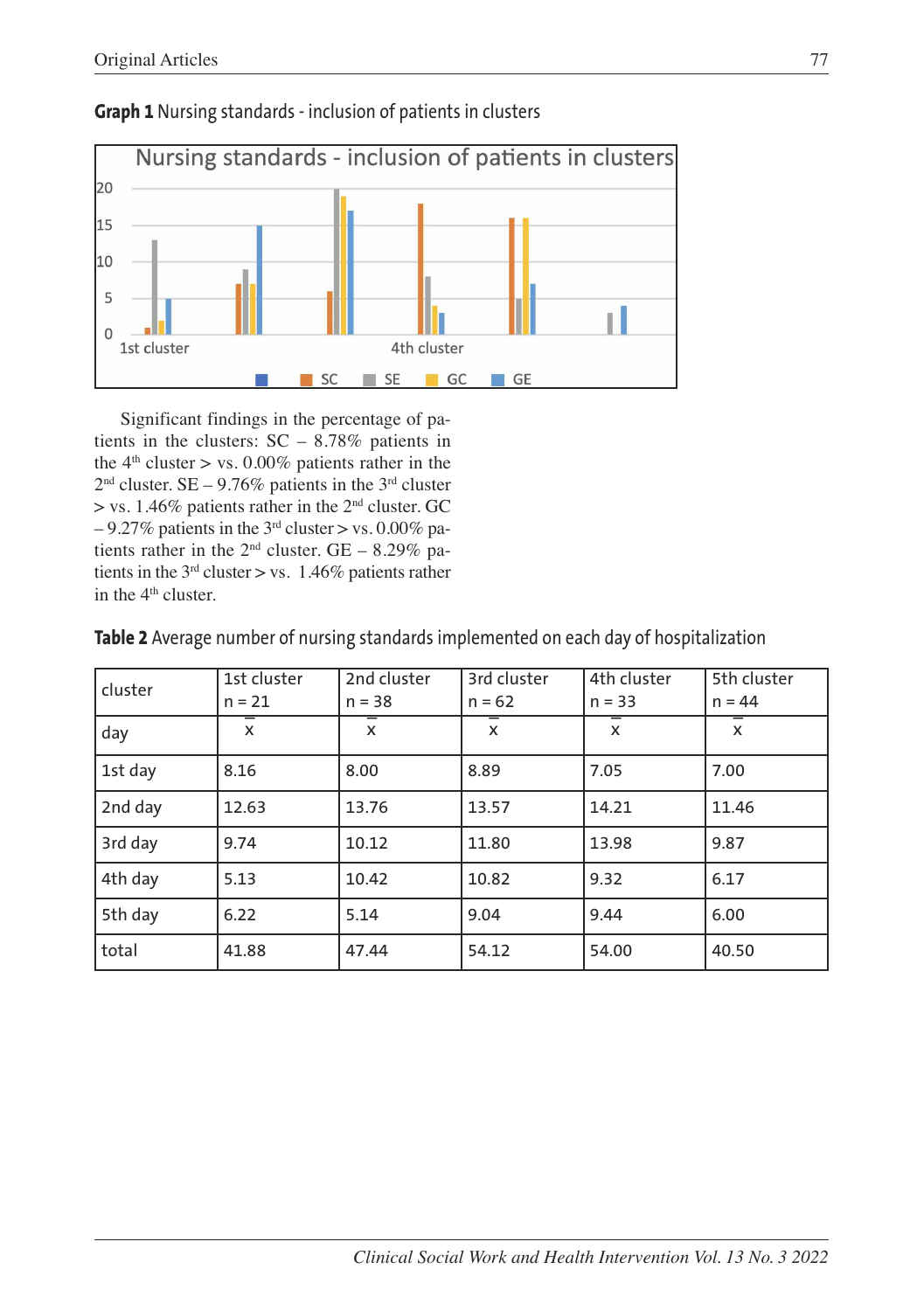

**Graph 2** The average number of the implemented nursing standards

Significant differences in clusters: 1<sup>st</sup> cluster  $-1$ <sup>st</sup> day  $\frac{1}{x}$  8 nursing standards (2,3,5,6,7,21,35, 15),  $2<sup>nd</sup> day \frac{1}{x}$  13 nursing standards  $(2,3,5,6,7,35,$  $37,15,19,36,43,50,4$ ,  $3^{rd}$  day  $\bar{x}$  10 nursing standards  $(2,5,6,7,37,15,19,43,50,4)$ , 4<sup>th</sup> day  $\frac{1}{x}$  5 nursing standards (2,6,37,15,4), 5<sup>th</sup> day  $\frac{1}{x}$  6 nursing standards  $(2, 6, 37, 15, 29, 4)$ . 2<sup>nd</sup> cluster - 1<sup>st</sup> day  $\frac{8}{x}$ 8 nursing standards (2,3,5,6,7,21,35,30), 2nd day  $\bar{x}$  13 nursing standards (2,3,5,6,7,35,37,15,19,  $36,43,50,4$ ,  $3^{\text{rd}}$  day  $\frac{1}{x}$  10 nursing standards (2,6,7,  $37,15,19,43,32,50,4$ ,  $4^{\text{th}}$  day  $\frac{6}{x}$  10 nursing standards  $(2,6,37,15,19,29,32,43,50,4)$ , 5<sup>th</sup> day  $\bar{x}$  5 nursing standards  $(2,6,37,15,4)$ . 3<sup>rd</sup> cluster – 1<sup>st</sup> day  $\frac{1}{x}$  9 nursing standards (2,3,5,6,7,21,24,35,15),  $2<sup>nd</sup>$  day  $\overline{x}$  14 nursing standards (2,3,5,6,7,35,  $37,15,19,29,36,43,50,4$ ,  $3^{rd}$  day  $\frac{1}{x}$  12 nursing standards (2,5,6,7,35,15,19,29,36,43, 50,4), 4<sup>th</sup> day  $\frac{1}{x}$  11 nursing standards (2,5,6,7,35,37,15,29, 36,4,38), 5<sup>th</sup> day  $\frac{1}{x}$  9 nursing standards (2,5,6,7, 35,37,15,29,4).  $4^{\text{th}}$  cluster - 1<sup>st</sup> day  $\frac{1}{x}$  7 nursing standards  $(2,3,5,6,7,35,30)$ ,  $2^{nd}$  day  $\frac{1}{x}$  14 nursing standards (2,3,5,6,7,51,37,15,19,32,36,43,50,4),  $3^{rd}$  day  $\frac{1}{x}$  14 nursing standards  $(2,5,6,7,35)$ 37,15,19,29,32,36,43,50,4), 4<sup>th</sup> day  $\overline{x}$  9 nursing standards  $(2,5,6,7,35,37,15,29,4)$ ,  $5^{\text{th}}$  day  $\frac{1}{x}$  9 nursing standards (2,5,6,7,35,37,15,29,4). 5<sup>th</sup> cluster - 1<sup>st</sup> day  $\overline{x}$  7 nursing standards (5,6,7, 21,24,35,37),  $2<sup>nd</sup>$  day  $\frac{1}{x}$  11 nursing standards  $(5,6,7,24,35,37,19,29,36,43,50)$ ,  $3^{rd}$  day  $\overline{x}$  10 nursing standards (5,6,7,35,37,29,36,43,50,4), 4<sup>th</sup>

day  $\overline{\mathbf{x}}$  6 nursing standards (5,6,7,35,37,29), 5<sup>th</sup> day  $\frac{1}{x}$  6 nursing standards (5,6,7,35,29,37).

Comparison of the average number of nursing standards by clusters:

We state the data in this order: day of hospitalization, cluster, number of patients in the cluster, higher > and lower < value from the number  $\overline{x}$  per 1 patient. 1<sup>st</sup> day of hospitalization – 3<sup>rd</sup> cluster n =  $62 (\bar{x} = 8.89) > 5^{\text{th}}$  cluster n =  $44 (\bar{x} =$ 7.00);  $2<sup>nd</sup>$  day of hospitalization –  $4<sup>th</sup>$  cluster n = 33 ( $\overline{x}$  = 14.21) > 5<sup>th</sup> cluster n = 44 ( $\overline{x}$  = 11.46);  $3<sup>rd</sup>$  day of hospitalization – 4<sup>th</sup> cluster n = 33 ( $\frac{\pi}{8}$ )  $= 13.98$ ) > 1<sup>st</sup> cluster n = 21 ( $\bar{x}$  = 9.74); 4<sup>th</sup> day of hospitalization – 3<sup>rd</sup> cluster n = 62 ( $\overline{x}$  = 10.82) > 1<sup>st</sup> cluster n = 21 ( $\bar{x}$  = 5.13); 5<sup>th</sup> day of hospitalization – 4<sup>th</sup> cluster n = 33 ( $\overline{x}$  = 9.44) > 2<sup>nd</sup> cluster  $n = 38$  ( $\overline{x} = 5.14$ ).

*Clinical Social Work and Health Intervention Vol. 13 No. 3 2022*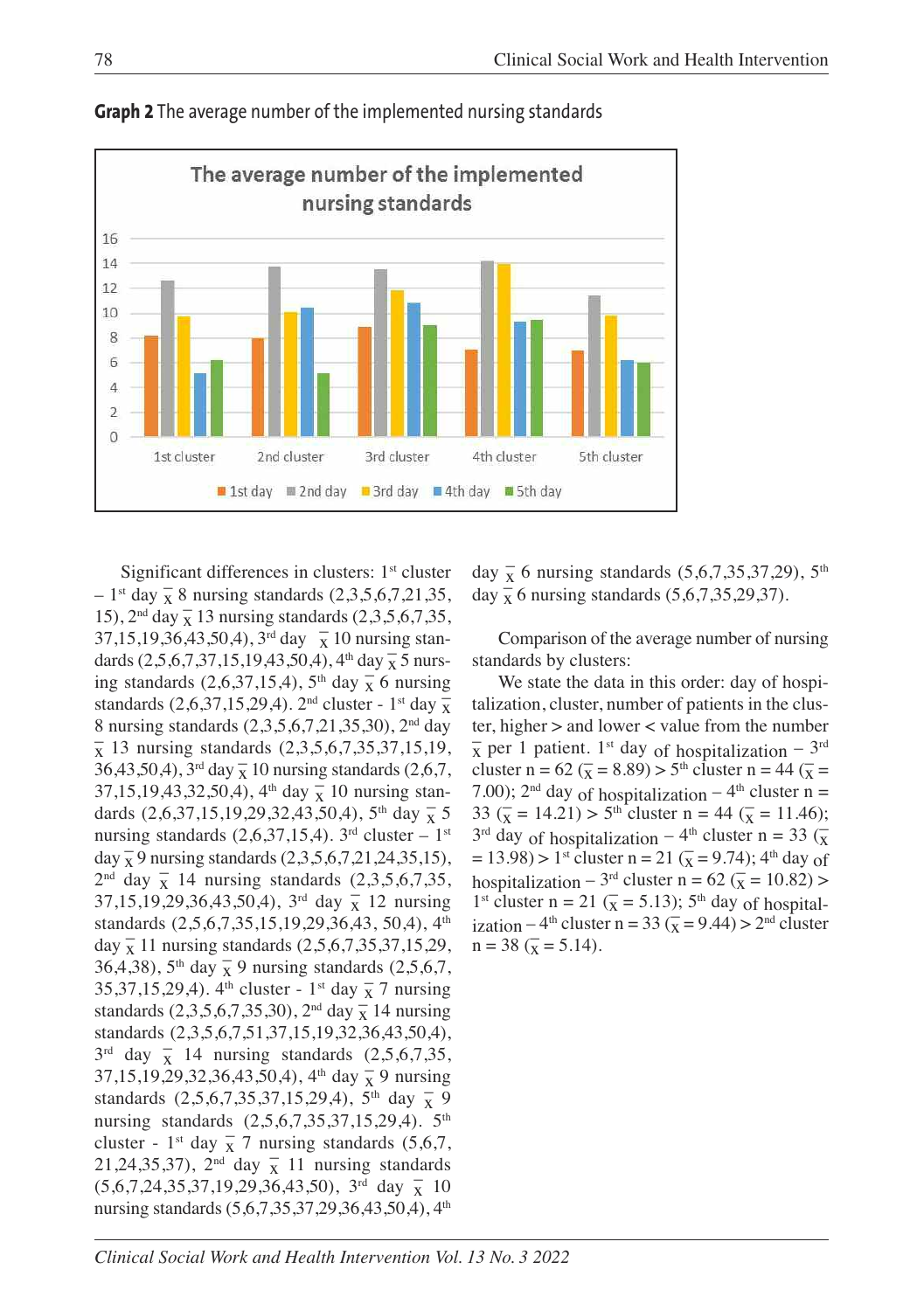| Average number of independent<br>nursing activitiesin subgroups |                 |                |              |                |  |  |  |
|-----------------------------------------------------------------|-----------------|----------------|--------------|----------------|--|--|--|
| subgroups                                                       | <b>SC</b><br>SF |                | GC           | GF             |  |  |  |
| Days of<br>hospitalization                                      | $\overline{x}$  | $\overline{x}$ | $\mathbf{x}$ | $\overline{x}$ |  |  |  |
| 1st day                                                         | 14.50           | 25.77          | 18.77        | 24.59          |  |  |  |
| 2nd day                                                         | 23.05           | 46.09          | 29.77        | 43.23          |  |  |  |
| 3rd day                                                         | 20.78           |                | 40.02 23.73  | 38.55          |  |  |  |
| 4th day                                                         | 14.68           | 25.36          | 17.18        | 29.82          |  |  |  |
| 5th day                                                         | 15.27           | 29.36          | 15.00        | 26.82          |  |  |  |

#### **Table 3** Comparison of average number of independent nursing activities in subgroups n = 205

It follows from the above that the number of independent nursing activities in the experimental groups is higher compared to the number of independent nursing activities in the control groups. Subsequently, we assumed that in the treatment of patients with breast cancer, there would be differences in the recorded activities of nurses at selected workplaces. Based on our experience from the implementation of the experiment, we can state that the modified care map presented by us unified the activities of nurses at the workplaces.

#### **Table 4** Average number of recorded nursing activities

| subgroups                            | SC           | <b>SE</b>    | GC           | GE           |  |
|--------------------------------------|--------------|--------------|--------------|--------------|--|
|                                      | $\mathsf{x}$ | $\mathsf{x}$ | $\mathsf{x}$ | $\mathsf{x}$ |  |
| consultation                         | 7.00         | 8.79         | 7.00         | 9.01         |  |
| monitoring                           | 22.50        | 22.86        | 20.00        | 21.94        |  |
| nursing<br>diagnosis                 | 12.25        | 25.95        | 5.00         | 27.22        |  |
| assessment<br>scales                 | 0.00         | 9.44         | 0.00         | 10.47        |  |
| nursing<br>standards                 | 31.38        | 46.83        | 31.77        | 46.22        |  |
| independent<br>nursing<br>activities | 40.46        | 63.50        | 47.88        | 70.31        |  |
| total                                | 113.59       | 177.37       | 111.65       | 185.17       |  |

It is clear from the statistical analysis that nurses do not document all their activities in their routine practice. In the experimental groups, there were minimal differences in the method of documenting nursing activities due to the doctor's prescription, or due to a change in the health status of patients.

The last area of our research was the assumption that the attitude of nurses to the implementation of care maps into nursing practice will be more positive if the documentation is less time consuming. We conducted individual standardized interviews with the nurses. First, we asked them what their personal experience of how to keep nursing records through care maps was. We asked whether nurses feel more confident in their performance when working with nursing standards. Finally, we asked if it is currently possible in the conditions of their department, to keep nursing documentation through care maps. According to 87% of nurses, even at the present time and in the current conditions of individual clinics, it would be possible to keep nursing documentation through care maps. Based on this fact, we can confirm that the attitude of nurses to the implementation of care maps is positive.